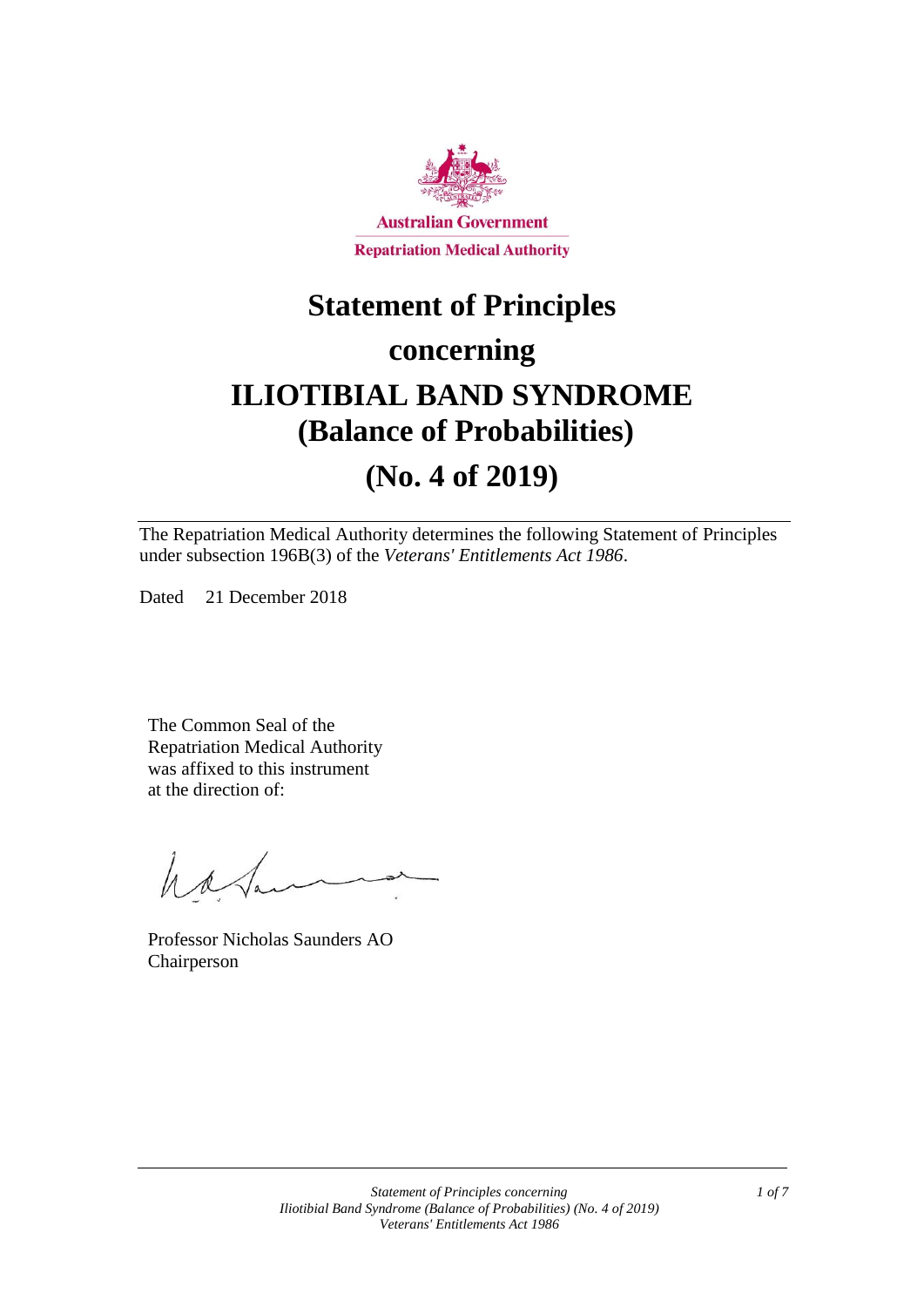### Contents

| $\overline{2}$ |                                                                                  |  |
|----------------|----------------------------------------------------------------------------------|--|
| 3              |                                                                                  |  |
| 4              |                                                                                  |  |
| 5              |                                                                                  |  |
| 6              |                                                                                  |  |
| 7              | Kind of injury, disease or death to which this Statement of Principles relates 3 |  |
| 8              |                                                                                  |  |
| 9              |                                                                                  |  |
| 10             |                                                                                  |  |
| 11             | Factors referring to an injury or disease covered by another Statement of        |  |
|                |                                                                                  |  |
|                |                                                                                  |  |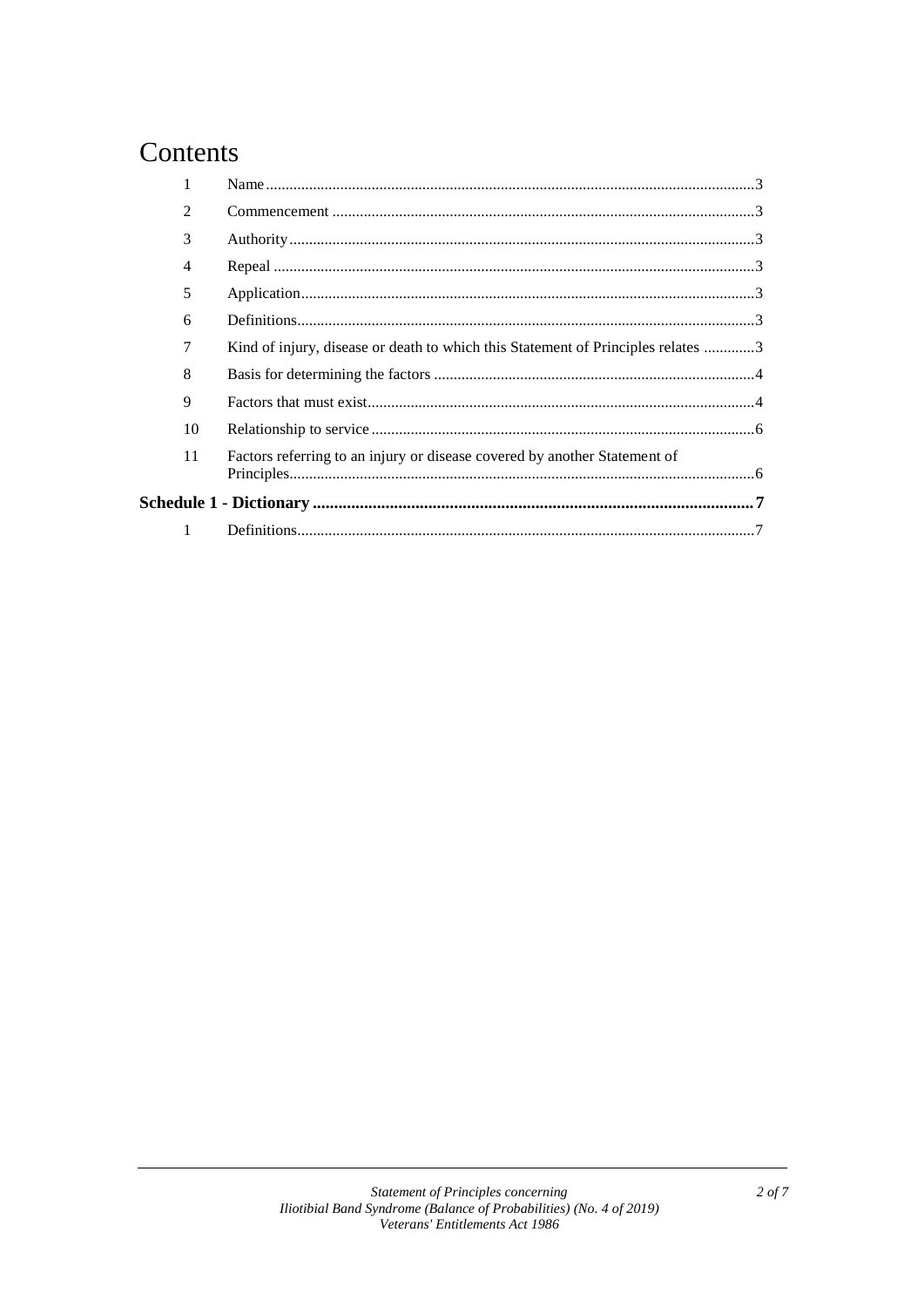#### **1 Name**

This is the Statement of Principles concerning *iliotibial band syndrome (Balance of Probabilities)* (No. 4 of 2019).

#### **2 Commencement**

This instrument commences on 28 January 2019.

#### **3 Authority**

This instrument is made under subsection 196B(3) of the *Veterans' Entitlements Act 1986*.

#### **4 Repeal**

The Statement of Principles concerning iliotibial band syndrome No. 35 of 2010 (Federal Register of Legislation No. F2010L01051) made under subsection 196B(3) of the VEA is repealed.

#### **5 Application**

This instrument applies to a claim to which section 120B of the VEA or section 339 of the *Military Rehabilitation and Compensation Act 2004* applies.

#### **6 Definitions**

The terms defined in the Schedule 1 - Dictionary have the meaning given when used in this instrument.

#### **7 Kind of injury, disease or death to which this Statement of Principles relates**

(1) This Statement of Principles is about iliotibial band syndrome and death from iliotibial band syndrome.

#### *Meaning of iliotibial band syndrome*

- (2) For the purposes of this Statement of Principles, iliotibial band syndrome:
	- (a) means a condition of the distal portion of the iliotibial tract where it courses over the lateral femoral epicondyle; and
	- (b) is characterised by pain and tenderness over the lateral aspect of the knee which usually worsens with physical activity; and
	- (c) excludes proximal iliotibial band syndrome and iliotibial band insertional tendinosis.
- (3) While iliotibial band syndrome attracts ICD-10-AM code M76.3, in applying this Statement of Principles the meaning of iliotibial band syndrome is that given in subsection  $(2)$ .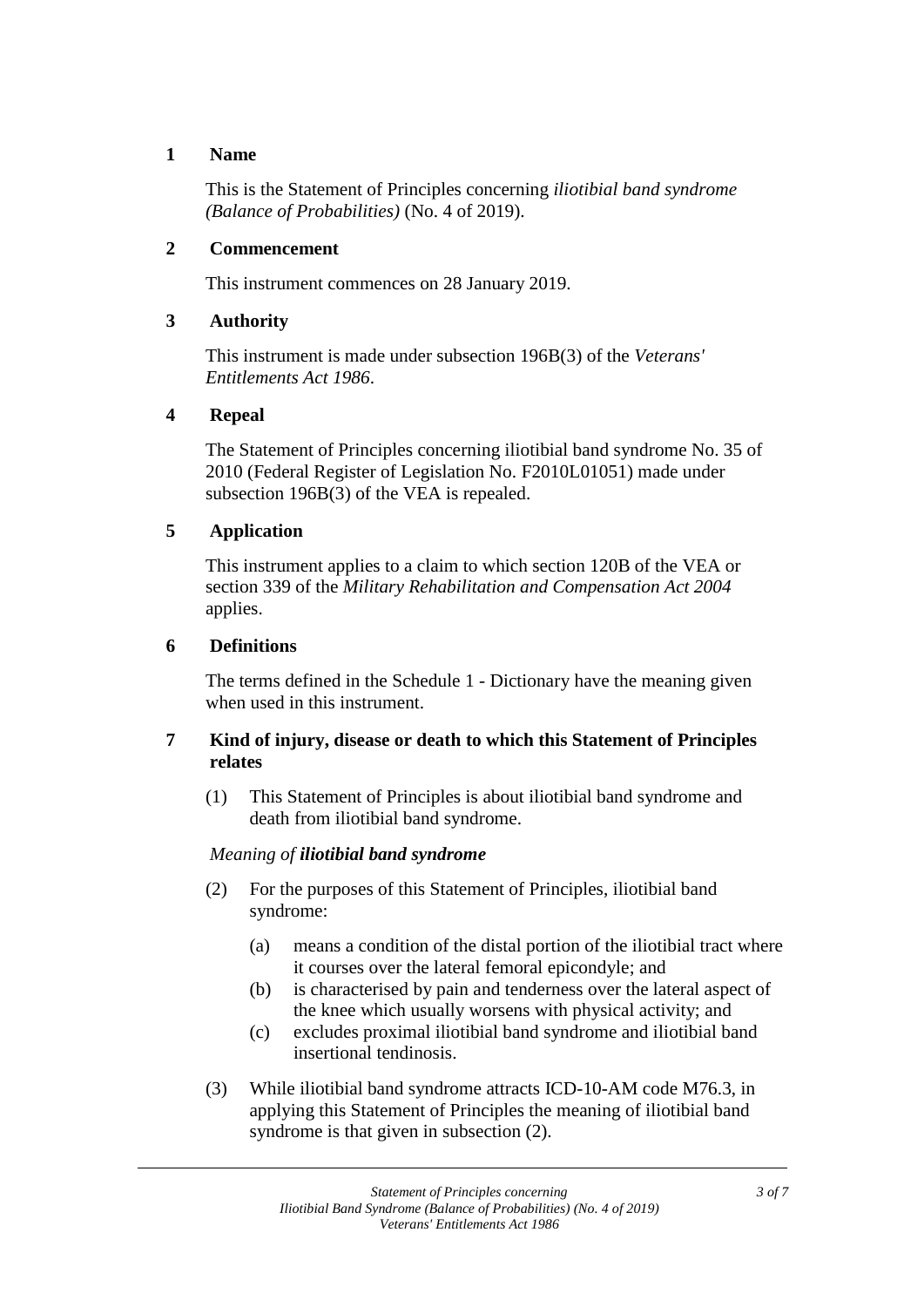(4) For subsection (3), a reference to an ICD-10-AM code is a reference to the code assigned to a particular kind of injury or disease in *The International Statistical Classification of Diseases and Related Health Problems, Tenth Revision, Australian Modification* (ICD-10-AM), Tenth Edition, effective date of 1 July 2017, copyrighted by the Independent Hospital Pricing Authority, ISBN 978-1-76007-296-4.

#### *Death from iliotibial band syndrome*

(5) For the purposes of this Statement of Principles, iliotibial band syndrome, in relation to a person, includes death from a terminal event or condition that was contributed to by the person's iliotibial band syndrome.

Note: *terminal event* is defined in the Schedule 1 – Dictionary.

#### **8 Basis for determining the factors**

On the sound medical-scientific evidence available, the Repatriation Medical Authority is of the view that it is more probable than not that iliotibial band syndrome and death from iliotibial band syndrome can be related to relevant service rendered by veterans or members of the Forces under the VEA, or members under the MRCA.

Note: *MRCA*, *relevant service* and *VEA* are defined in the Schedule 1 – Dictionary.

#### **9 Factors that must exist**

At least one of the following factors must exist before it can be said that, on the balance of probabilities, iliotibial band syndrome or death from iliotibial band syndrome is connected with the circumstances of a person's relevant service:

- (1) running or jogging an average of at least 60 kilometres per week for at least the four weeks before the clinical onset of iliotibial band syndrome;
- (2) undertaking weight bearing exercise involving repeated flexion and extension of the affected knee, at a minimum intensity of five METs for at least six hours per week, for at least the four weeks before the clinical onset of iliotibial band syndrome;

Note: *MET* is defined in the Schedule 1 - Dictionary.

(3) increasing the frequency, duration or intensity of weight bearing activity involving the affected knee by at least 100 percent, to a minimum intensity of five METs for at least four hours per day, for at least the seven days before the clinical onset of iliotibial band syndrome;

Note: *MET* is defined in the Schedule 1 - Dictionary.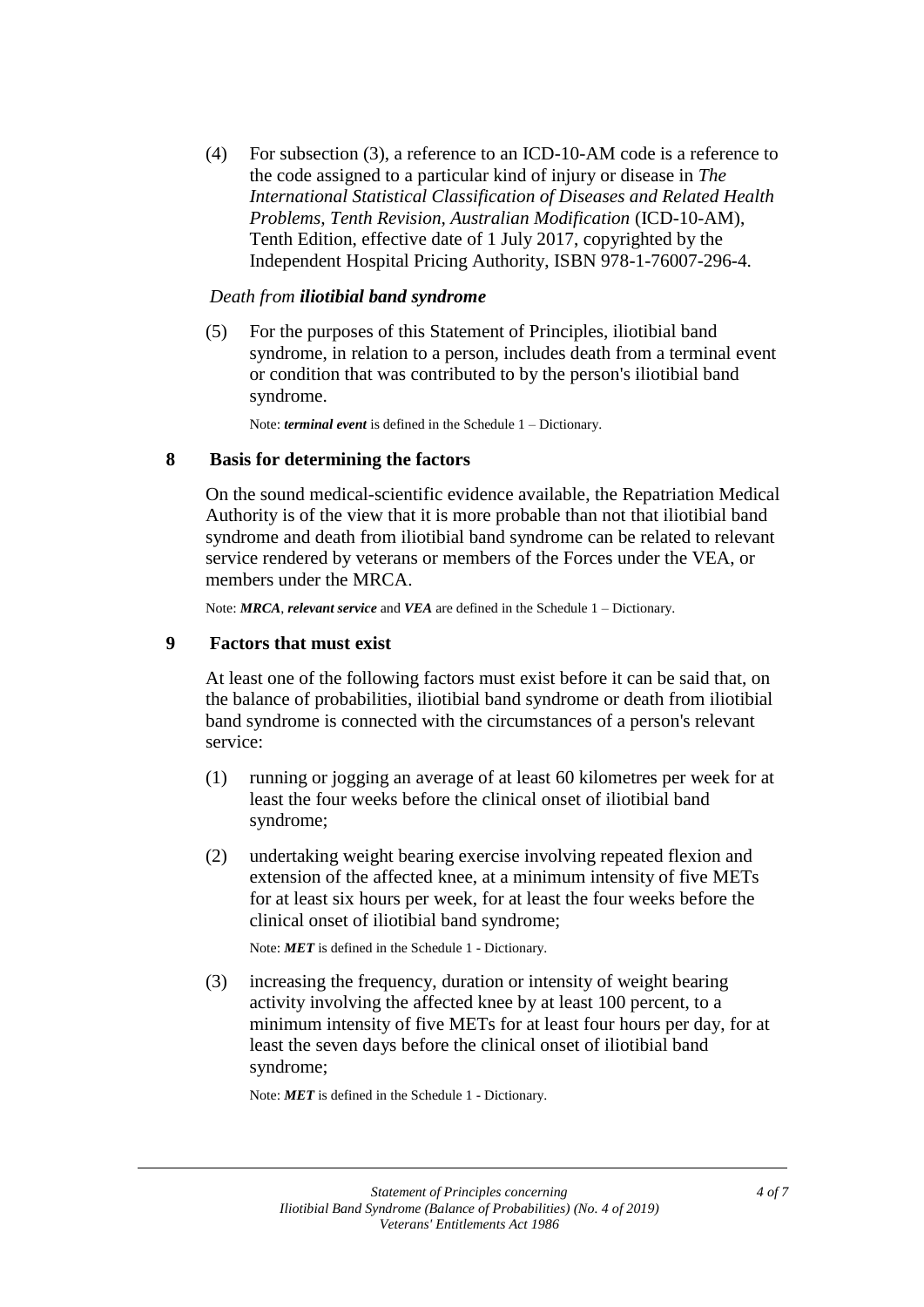(4) cycling at a minimum intensity of five METs for at least ten hours per week, for at least the four weeks before the clinical onset of iliotibial band syndrome;

Note: *MET* is defined in the Schedule 1 - Dictionary.

(5) increasing the frequency, duration or intensity of cycling by at least 100 percent, to a minimum intensity of five METs for at least four hours per day, for at least the seven days before the clinical onset of iliotibial band syndrome;

Note: *MET* is defined in the Schedule 1 - Dictionary.

- (6) undergoing knee reconstruction surgery with placement of an implant in the distal lateral femur within the one year before the clinical onset of iliotibial band syndrome;
- (7) running or jogging an average of at least 60 kilometres per week for at least the four weeks before the clinical worsening of iliotibial band syndrome;
- (8) undertaking weight bearing exercise involving repeated flexion and extension of the affected knee, at a minimum intensity of five METs for at least six hours per week, for at least the four weeks before the clinical worsening of iliotibial band syndrome;

Note: *MET* is defined in the Schedule 1 - Dictionary.

(9) increasing the frequency, duration or intensity of weight bearing activity involving the affected knee by at least 100 percent, to a minimum intensity of five METs for at least four hours per day, for at least the seven days before the clinical worsening of iliotibial band syndrome;

Note: *MET* is defined in the Schedule 1 - Dictionary.

(10) cycling at a minimum intensity of five METs for at least ten hours per week, for at least the four weeks before the clinical worsening of iliotibial band syndrome;

Note: *MET* is defined in the Schedule 1 - Dictionary.

(11) increasing the frequency, duration or intensity of cycling by at least 100 percent, to a minimum intensity of five METs for at least four hours per day, for at least the seven days before the clinical worsening of iliotibial band syndrome;

Note: *MET* is defined in the Schedule 1 - Dictionary.

- (12) undergoing knee reconstruction surgery with placement of an implant in the distal lateral femur within the one year before the clinical worsening of iliotibial band syndrome;
- (13) inability to obtain appropriate clinical management for iliotibial band syndrome.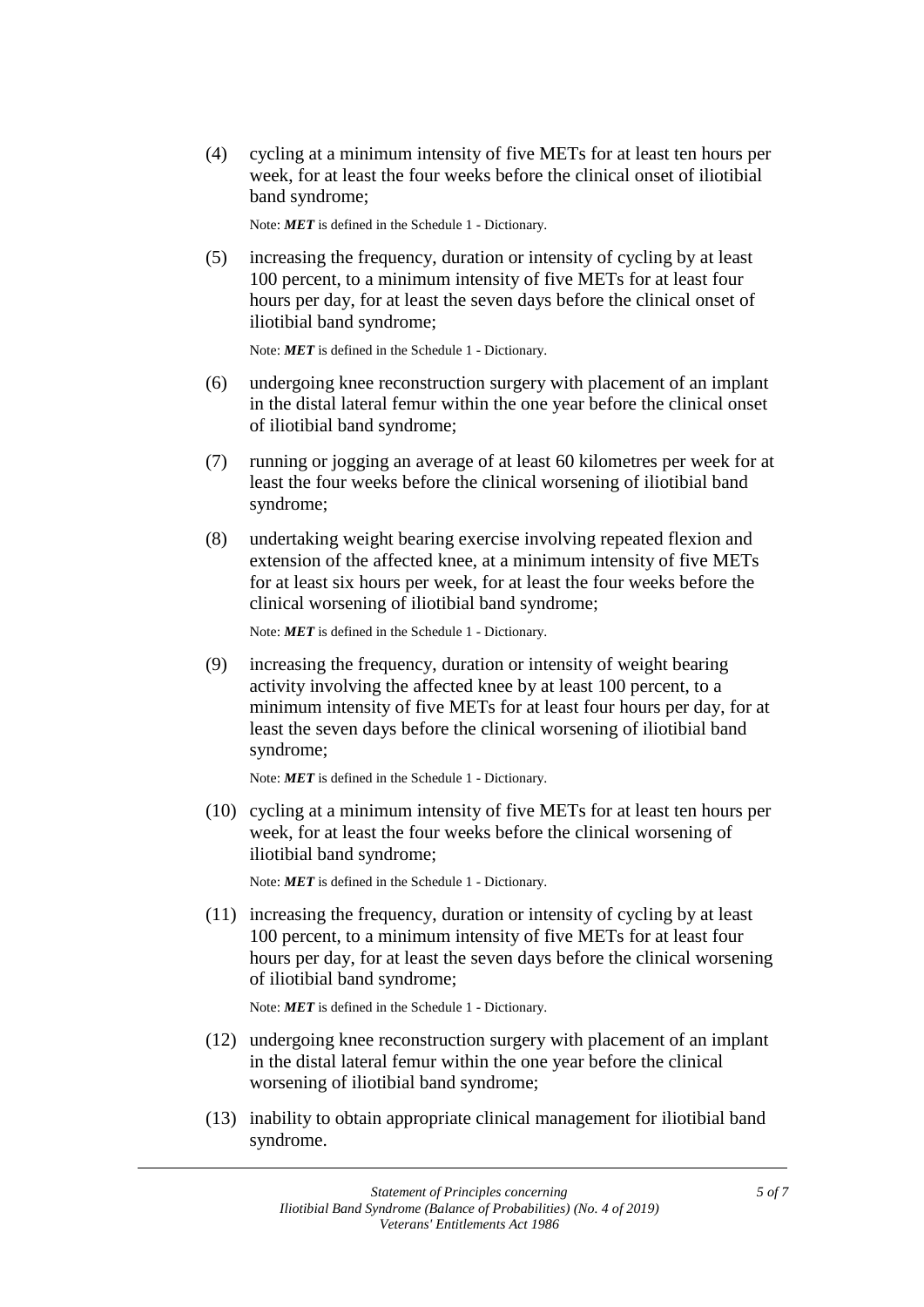#### **10 Relationship to service**

- (1) The existence in a person of any factor referred to in section 9, must be related to the relevant service rendered by the person.
- (2) The factors set out in subsections 9(7) to 9(13) apply only to material contribution to, or aggravation of, iliotibial band syndrome where the person's iliotibial band syndrome was suffered or contracted before or during (but did not arise out of) the person's relevant service.

#### **11 Factors referring to an injury or disease covered by another Statement of Principles**

In this Statement of Principles:

- (1) if a factor referred to in section 9 applies in relation to a person; and
- (2) that factor refers to an injury or disease in respect of which a Statement of Principles has been determined under subsection 196B(3) of the VEA;

then the factors in that Statement of Principles apply in accordance with the terms of that Statement of Principles as in force from time to time.